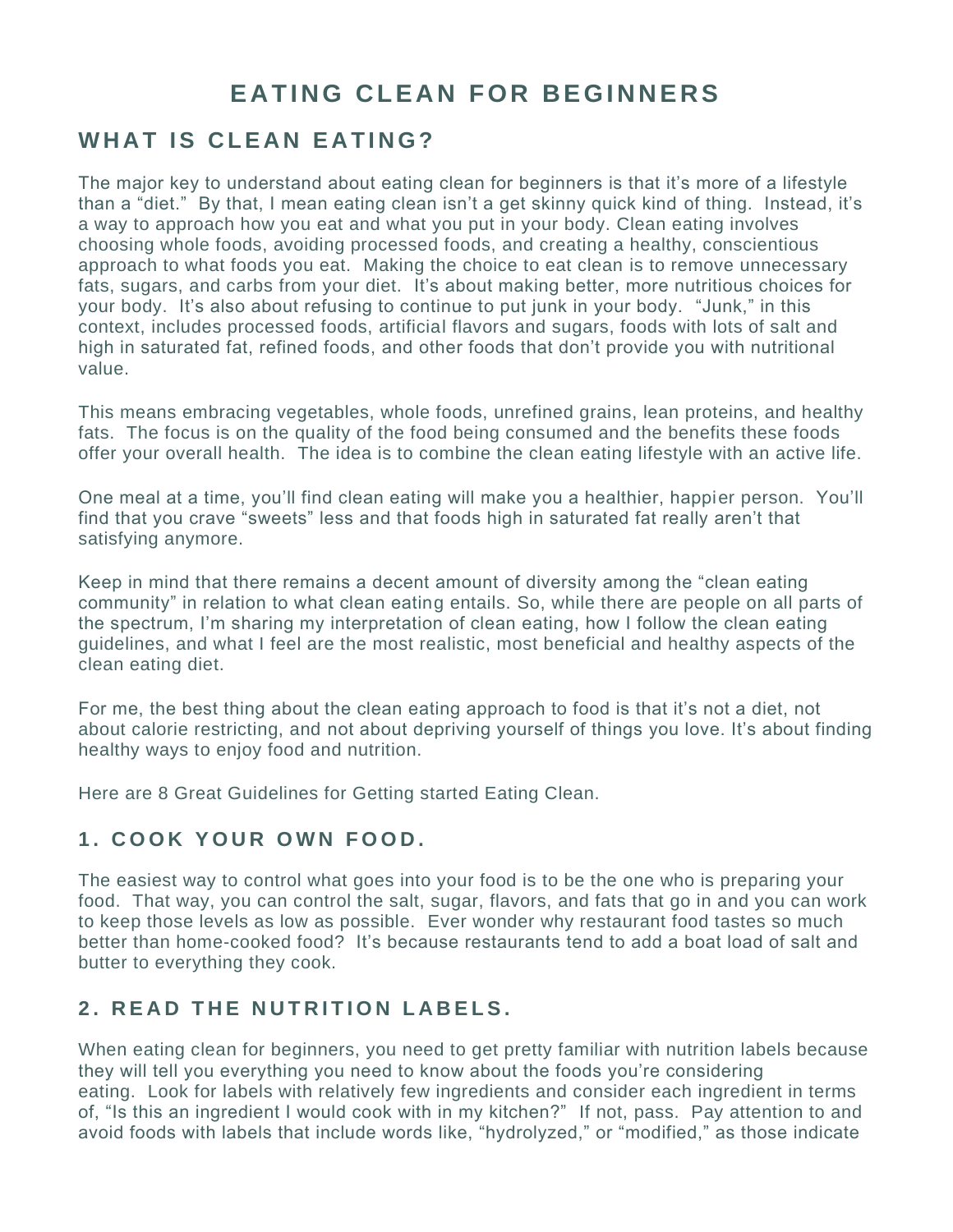added processing and words that end in "-ose" because those indicate added sugars (think fructose). Look for labels with "whole grains" and "whole wheat" in the ingredients. If the food is high in calories, make sure the saturated fat and sugar levels are low and that the calories are coming from the fiber and lean proteins instead. Also, keep sodium levels as low as possible – your body only needs 250 mg each day to function but a typical American diet is way higher than that.

### **3. EAT WHOLE FOODS.**

Whole foods are foods that haven't been modified or tampered with in a lab or manufacturing plant. Since whole foods haven't been processed or refined, no added sugars, preservatives, dyes, fats (including hydrogenated fats), or salt has been added to the product to add extra flavor or to enhance shelf life or appearance.

Whole foods include fresh fruits and vegetables, lean proteins, unsalted nuts/seeds, whole grains, full-fat dairy products, and dried beans/legumes. In addition to escaping the added and unnecessary junk from being processed, the unrefined foods also carry more nutrients and fiber which is essential for your body to function. Make the food you're eating do more for you.

### **4. AVOID PROCESSED FOODS.**

Processed foods are easy to identify since they often come in a box or jar. The problem with processed foods is that they are high in added sugars and salt, low in fiber and whole grains, and high in fat (including awful trans fats and saturated fats). Processed foods include snack foods (fruit snacks, chips), candy, cookies, frozen dinners, bottled salad dressing, breakfast cereal, canned soups, bacon, granola bars, instant ramen, and flavored nut. Instead of buying these items at the store for convenience, next time, try making them from scratch, using whole ingredients. Your body will thank you.

#### **5. E A T W E L L - BALANCED MEALS.**

Make sure the foods you are choosing contain the right amount of protein, carbs, and fats since all three are essential to body functioning anyways. For example, broccoli is a carb, but also provides a lot of fiber, antioxidants, and many other important nutrients so it's a great choice when eating clean. To that end, the fats you are eating should come from unsaturated fats as much as possible, avoiding saturated fat and trans-fat if possible. This is the case with every meal you have, whether it's a snack or a dinner. You want to be mindful of the breakdown of what you're eating so you know what you're putting into your body.

#### **6. LIMIT ADDED FAT, SALT, AND SUGARS.**

Since clean eating has the intention of eating food in it's most natural, whole state, it makes sense that you would want to avoid unnecessary additives, like fat, salt, and sugar, when choosing your food. Fresh fruit should be all the sugar you need once you are on a clean eating track. The more you follow the clean eating lifestyle, foods you once loved, like doughnuts, hamburgers, fries, and more will taste overly sweet or salty. This is because your body and taste buds will be so used to the whole foods in your new lifestyle that these additives will taste needed and even overdone.